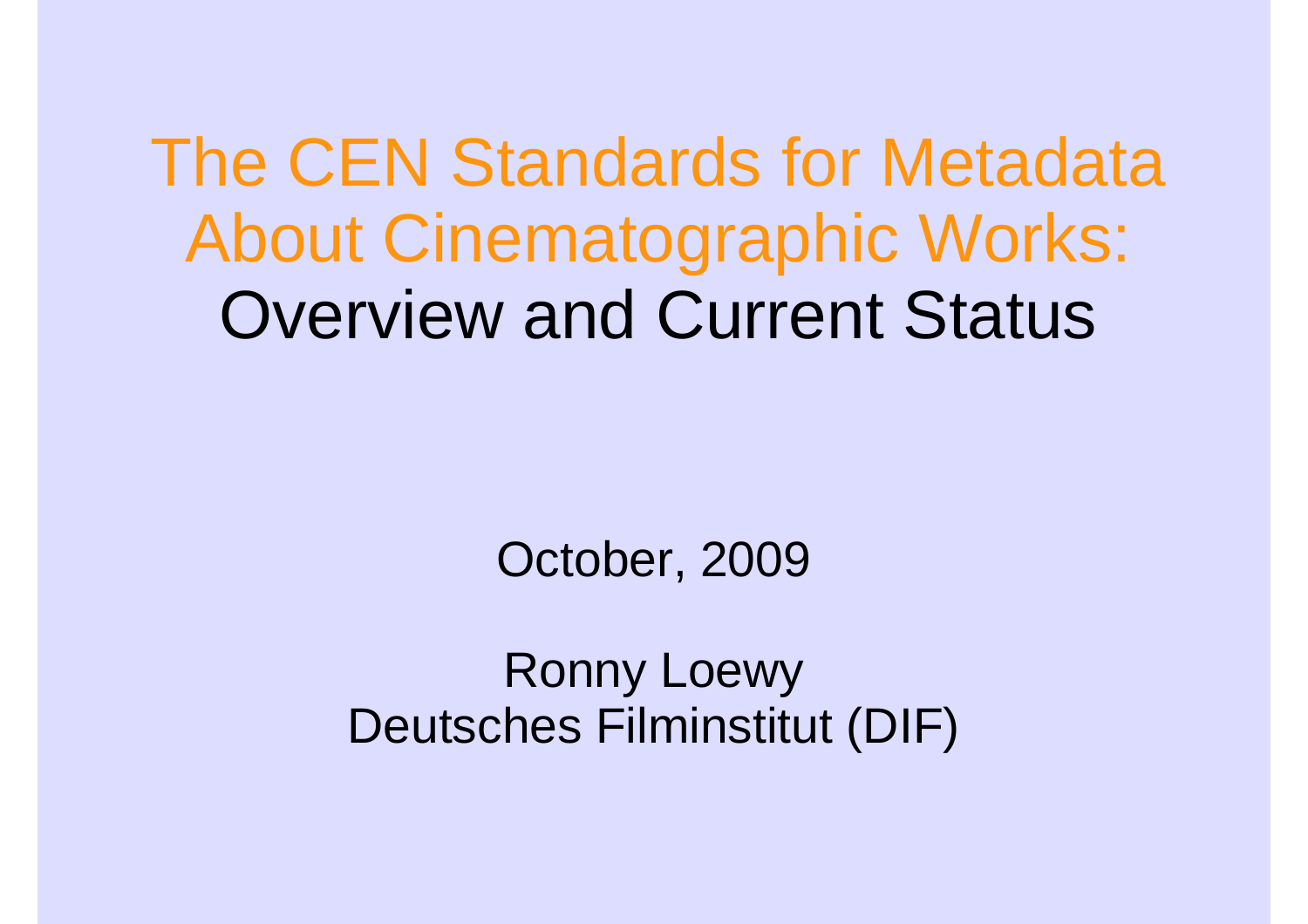## **Background**

The European Union has:



- A rich cinematographic heritage ...
- spread across dozens of film archives ...
- **nost of which organise filmographic data in** their own ways.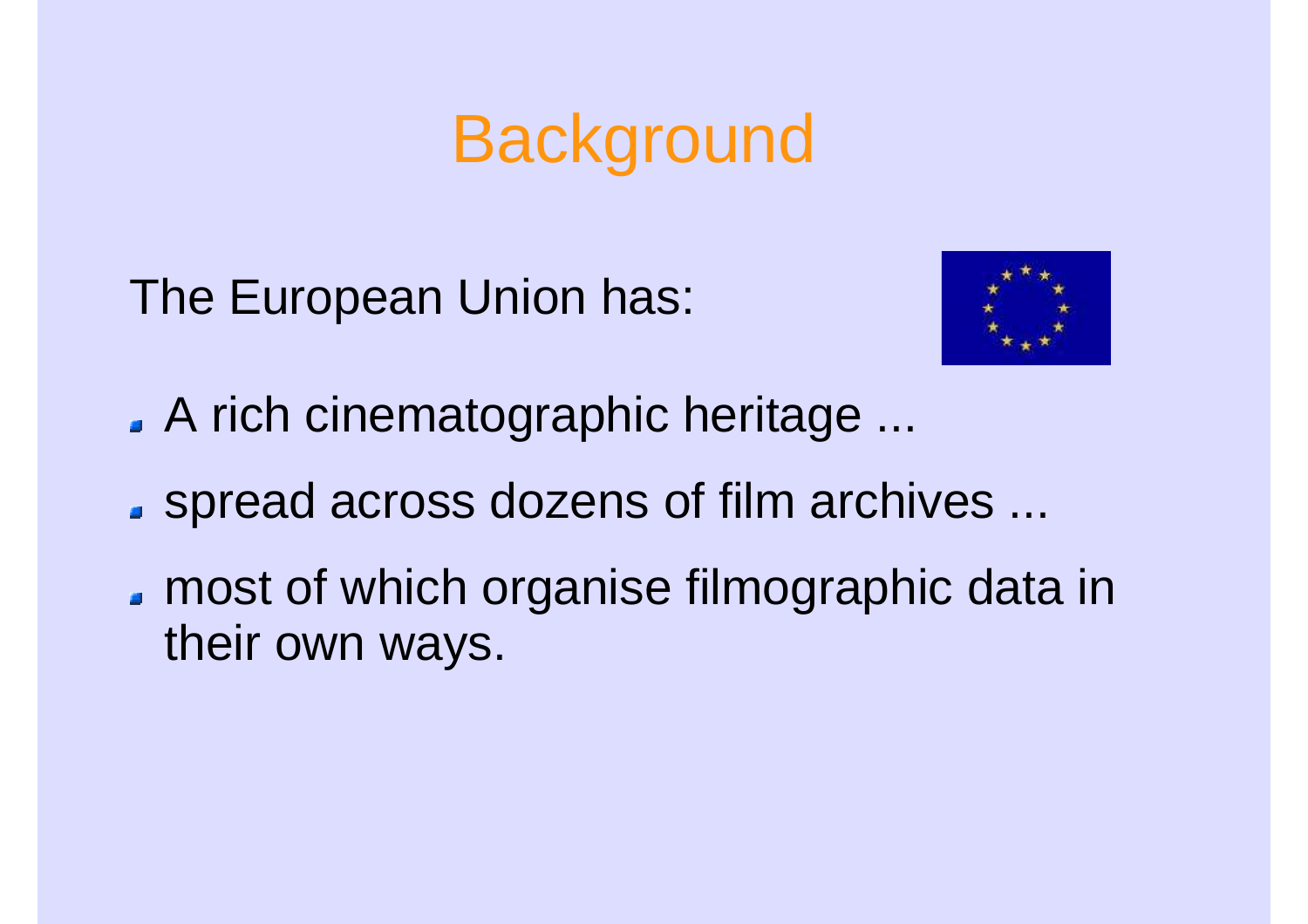## A Mandate

In 2004, the EU Commission issued a mandate tocreate a common metadata specification for the identification of cinematographic works.

This work was delegated to the European Committee for Standardization (CEN) which appointed the Deutsches Institut für Normung (DIN) as the secretariat.



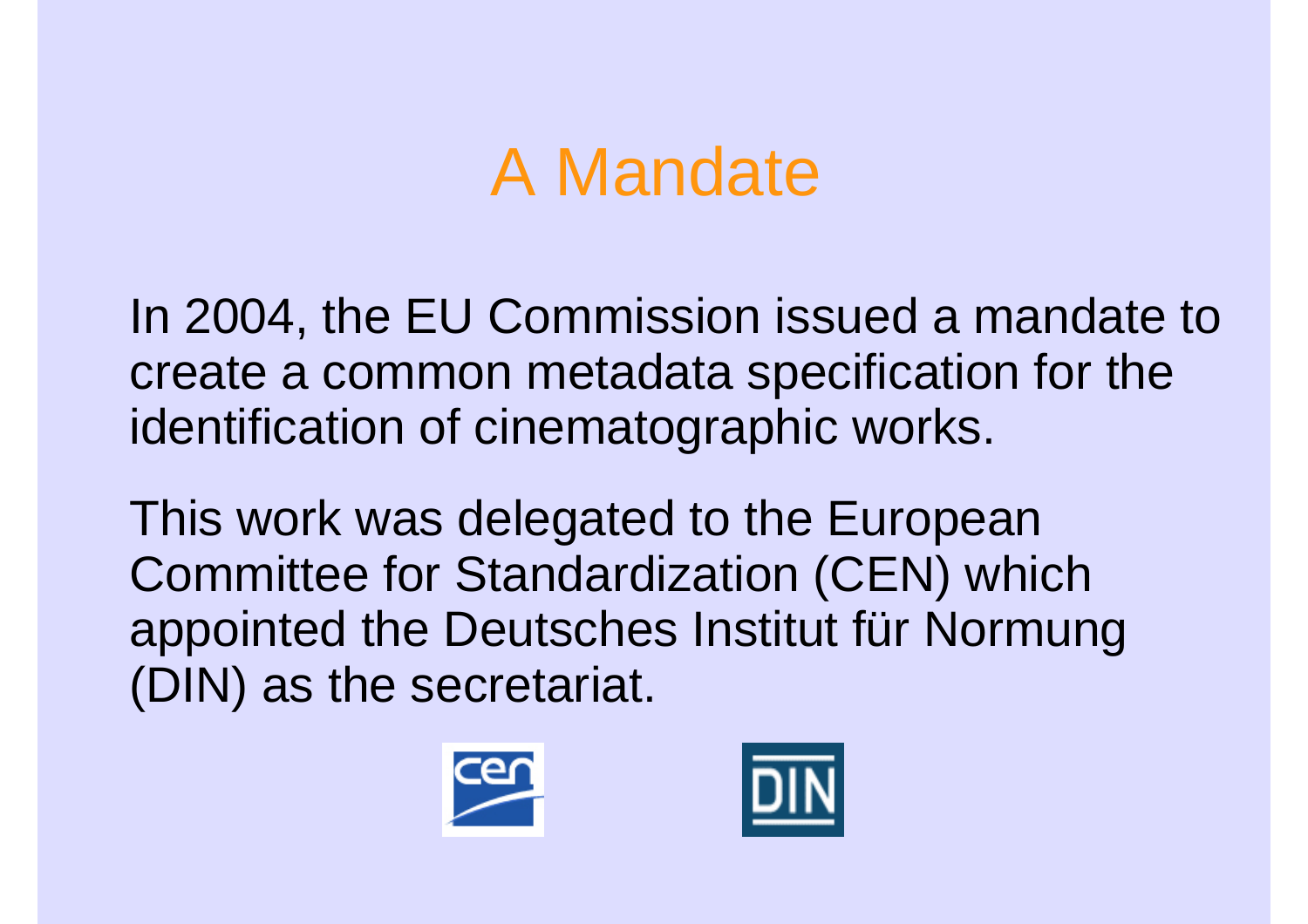## Why even more standards?

We already have:

- Library standards (AACR, ISBD, MARC, ...)
- Archival standards (ISAD, EAD, ...)
- Museum standards (Spectrum, CIDOC, ...)
- **International Standard Audiovisual Number (ISAN)**
- MPEG-7 Multimedia Description Scheme
- Standards for television archives (P/META)
- Visual Resources Association VRA Core
- ... and many more to choose from.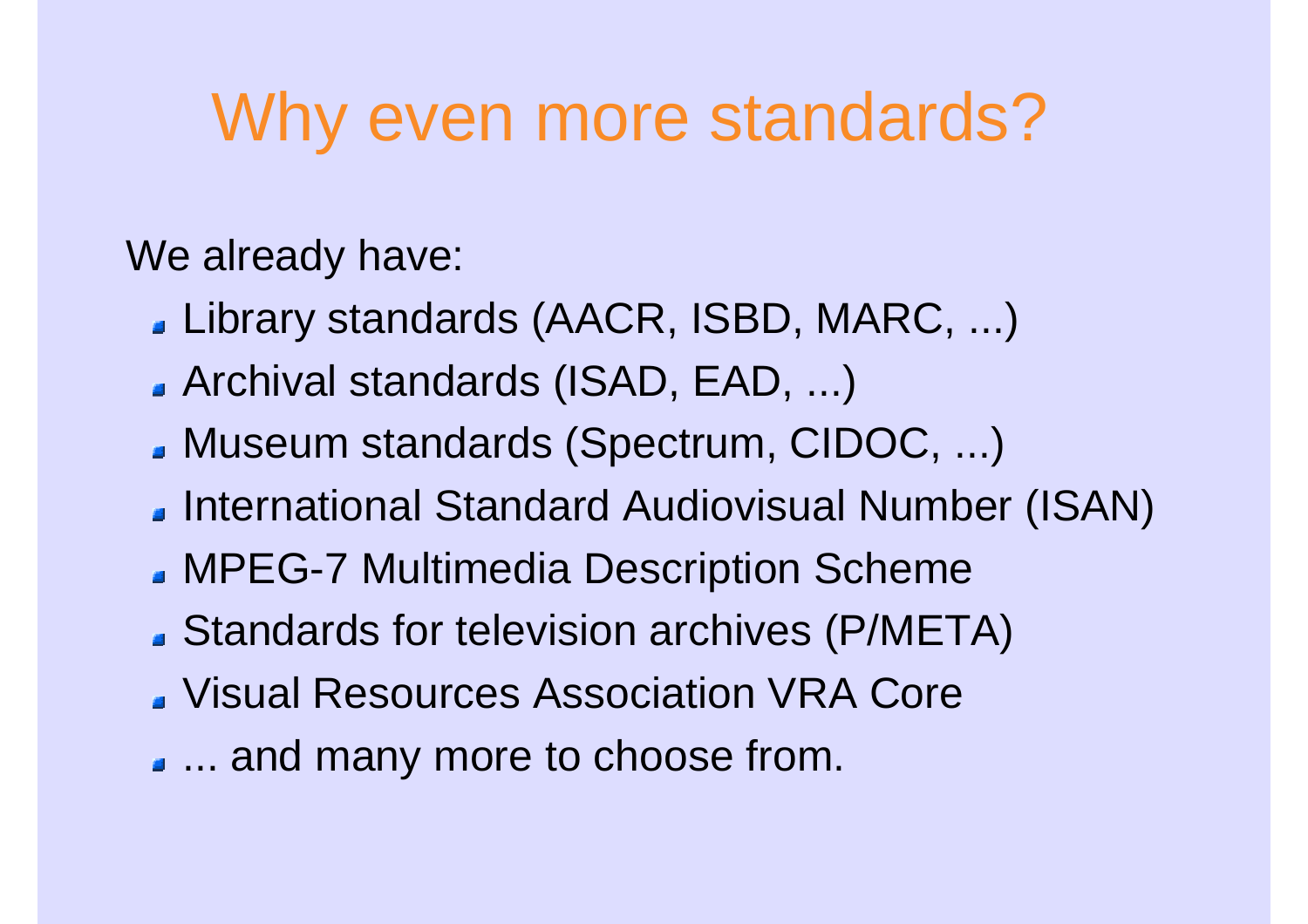## Some Requirements

A simple metadata element set which supports:

**basic identification of cinematographic works,** and is suitable for OAI-based infrastructures and browsing of databases

An extended schema which supports:

- coverage of detailed catalogue records
- interoperability with current metadata specifications
- data exchange between existing databases
- **the design of new filmographic information systems**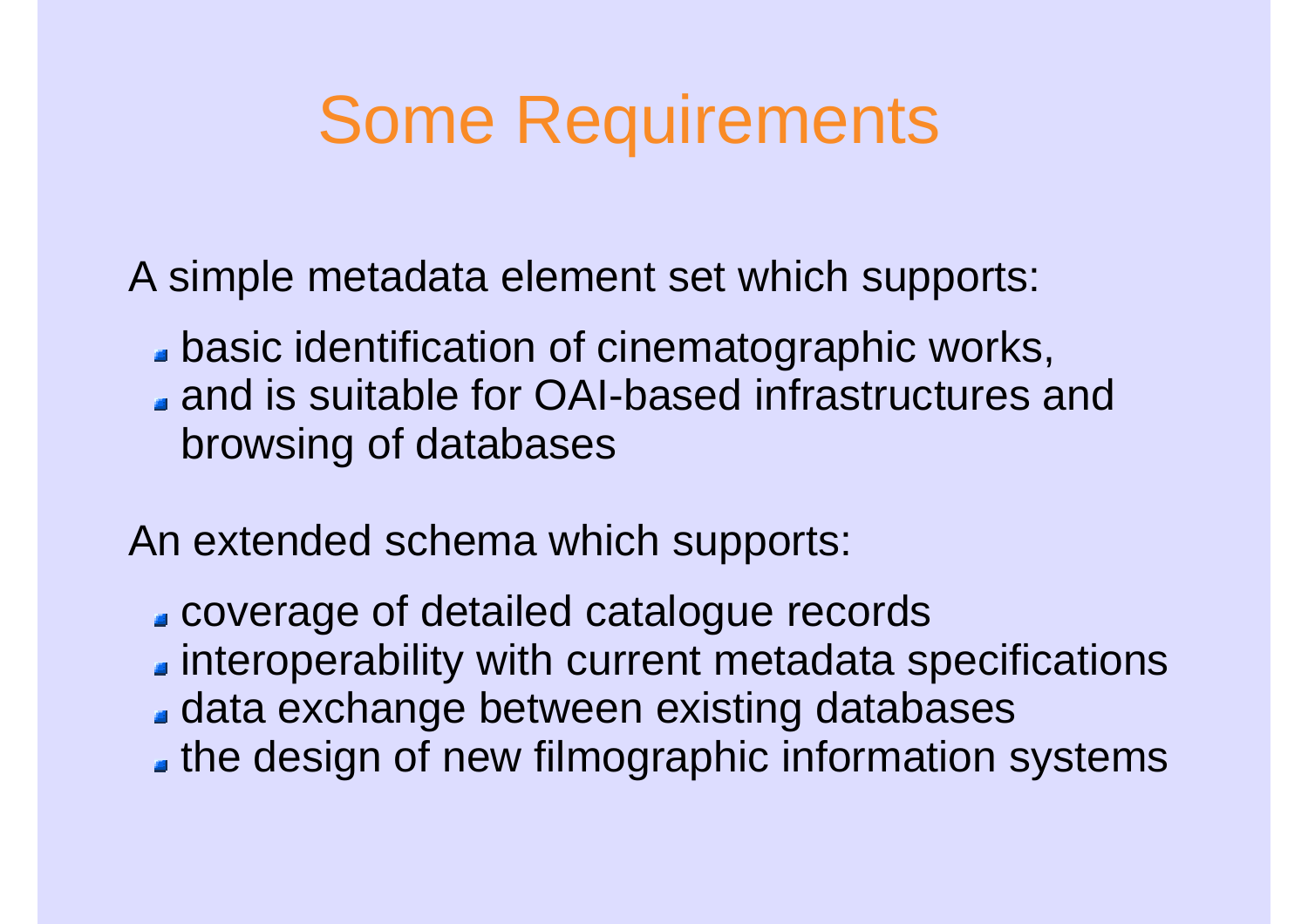## A Two-Part Standard

#### Part 1 (EN 15744:2009)

Names and semantics of fifteen basic metadata elements

#### Part 2 (in preparation as EN15709)

A comprehensive metadata element set for cinematographic works in all their variants and manifestations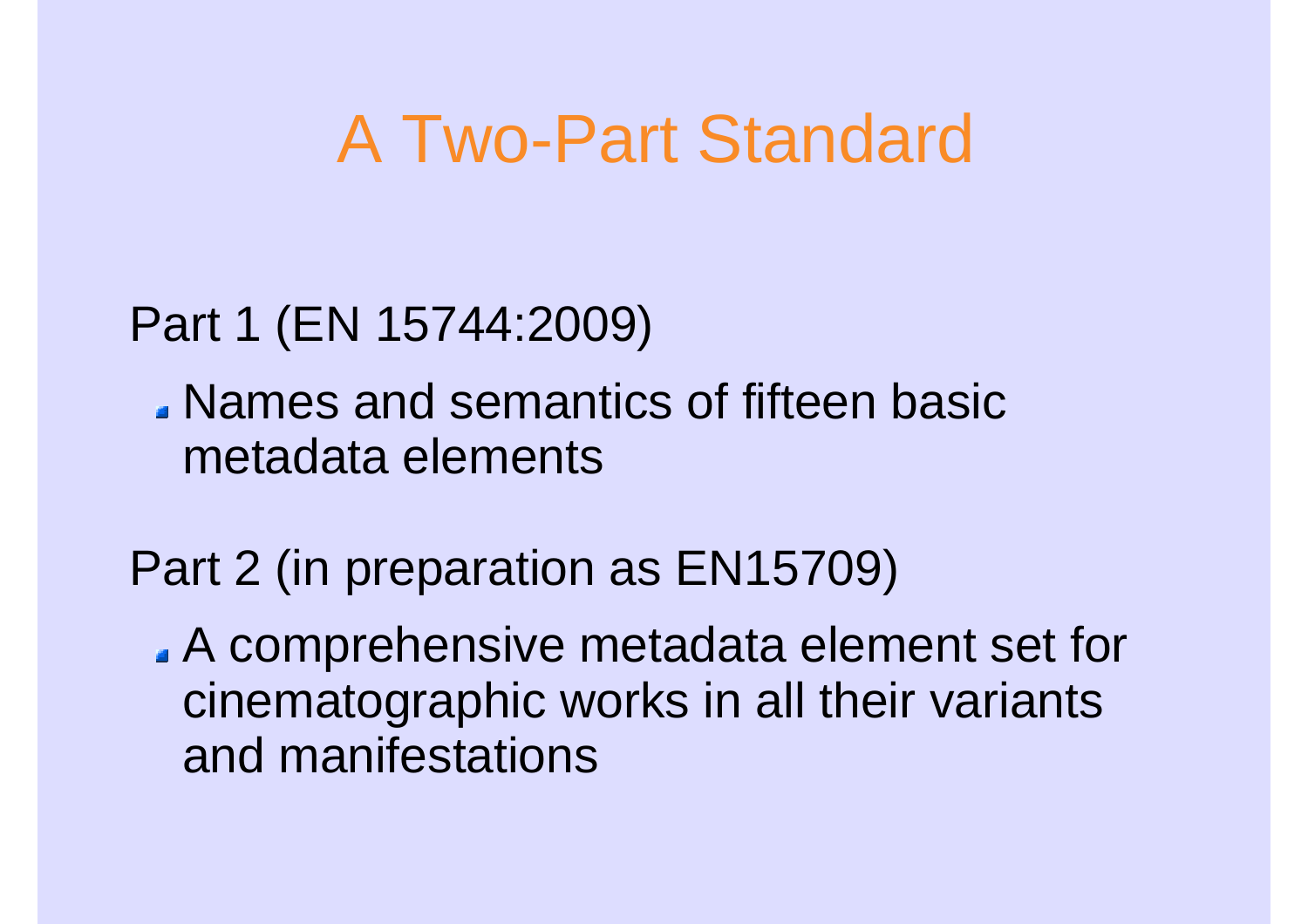## EN 15944

#### Not unlike the Dublin Core Element Set (ISO 15836)... and to be used for similar purposes

#### Defines:

**Title**  Series/serial**Cast Credits**  Production company Country of reference**Confidence In Arrangement ADriginal length** 

**Original duration**  Original language Year of reference**Aldentifier B**Genre Relationship**Source**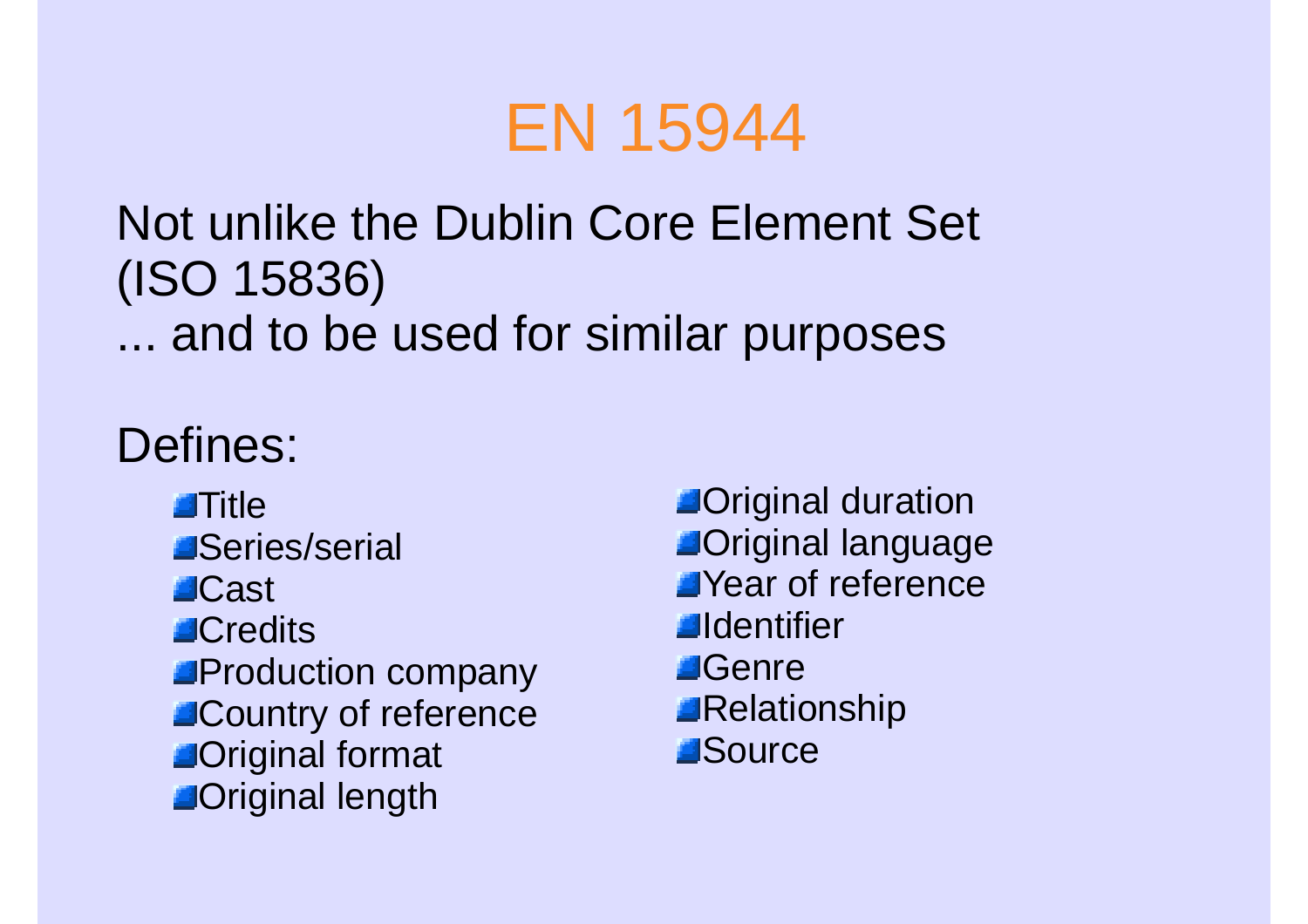## prEN 15907

#### Defines:

- Basic entities (cinematographic work, variant, manifestation, item, agent, event)
- Major metadata elements (not identical with EN 15944)
- **Properties of basic entities, some complex data** types
- **Relationship types**
- Controlled extensibility of elements
- **Mappings to EN 15944**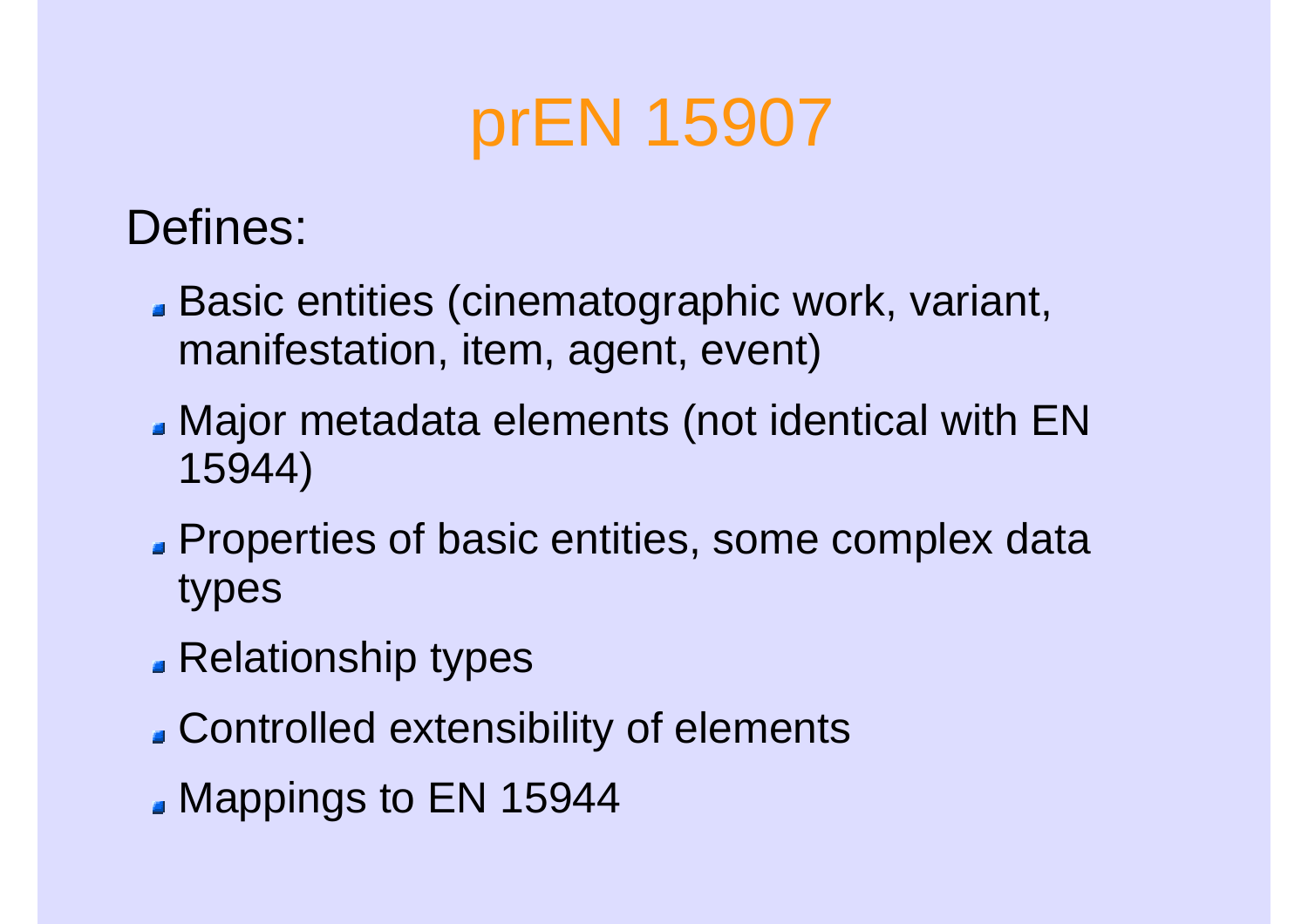## prEN 15907

#### Does *not* define:

- Elements for collection management tasks (e.g. loans, conservation activities, etc.)
- Value lists for data elements and elements for authorities (non-film entities). Where applicable, use of existing vocabularies and formats will be recommended.
- Cataloguing rules (i.e. how to determine the various element values from available sources). This is handled by the FIAF Cataloguing Commission.
- A detailed data model for system developers (i.e. it can be implemented using different technologies)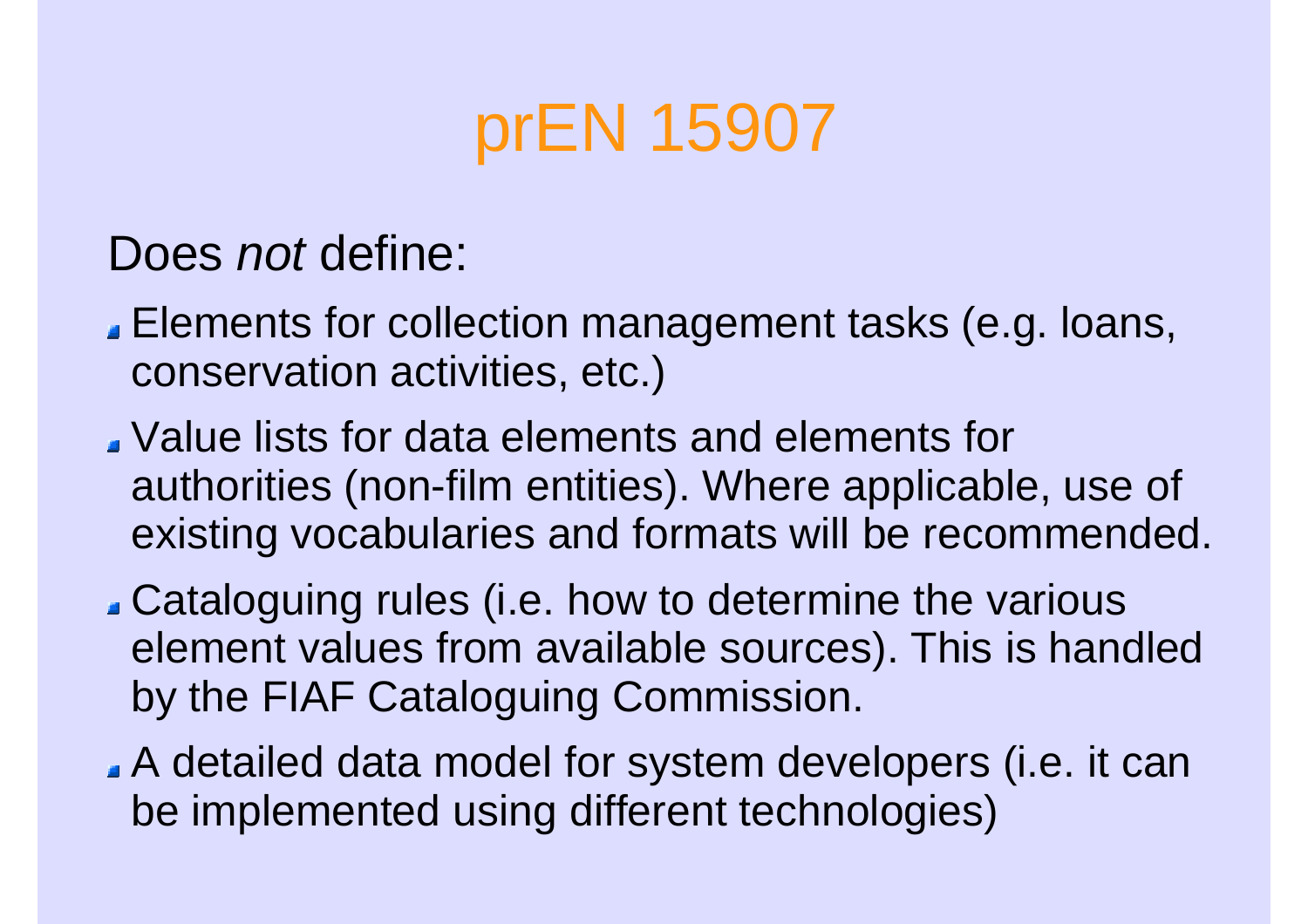## Cataloguing vs. Metadata Exchange

# define:

- what kinds of statements should be made
- how to obtain these from available sources
- how to enrich them for searching and display

#### Cataloguing rules Metadata standards define:

- how statements should be structured for processing by machines
- how statements should composed and how the elements of a statement should be named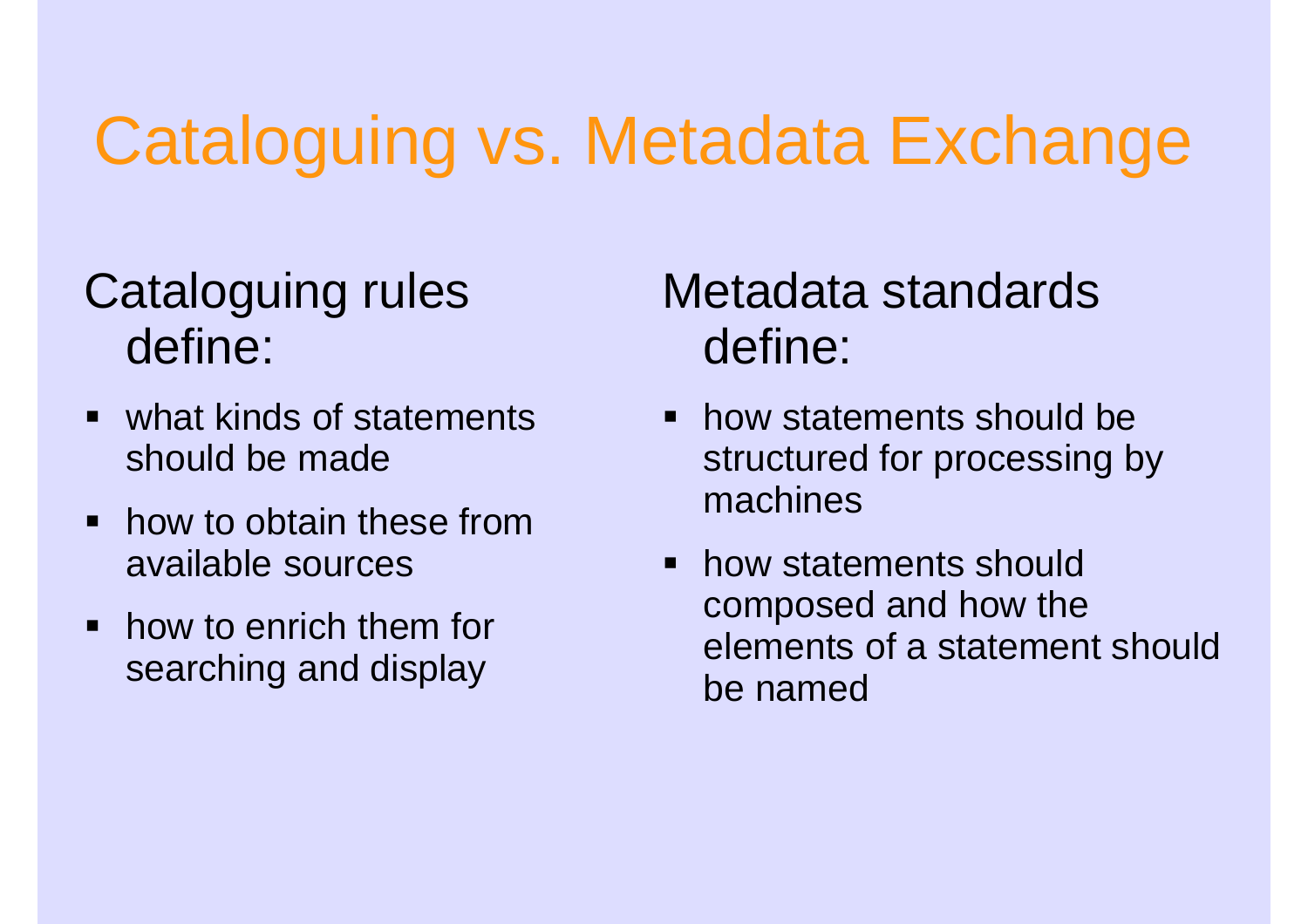## Levels of Granularity

#### Film catalogues vary widely in levels of detail.

#### **The FRONT PAGE**

**The Front Page** U.S. (Original title) **Prima pagina** Italy / Romania **Spéciale première** Canada (French title) / France **A Primeira Página** Brazil **Etusivu uusiks'** Finland **Extrablatt** West Germany **I proti selida** Greece **Koteret Rashit** Israel (Hebrew title) **Primera plana** Spain **Ryd forsiden** Denmark **Stoppa pressarna!** Sweden **Szenzáció!** Hungary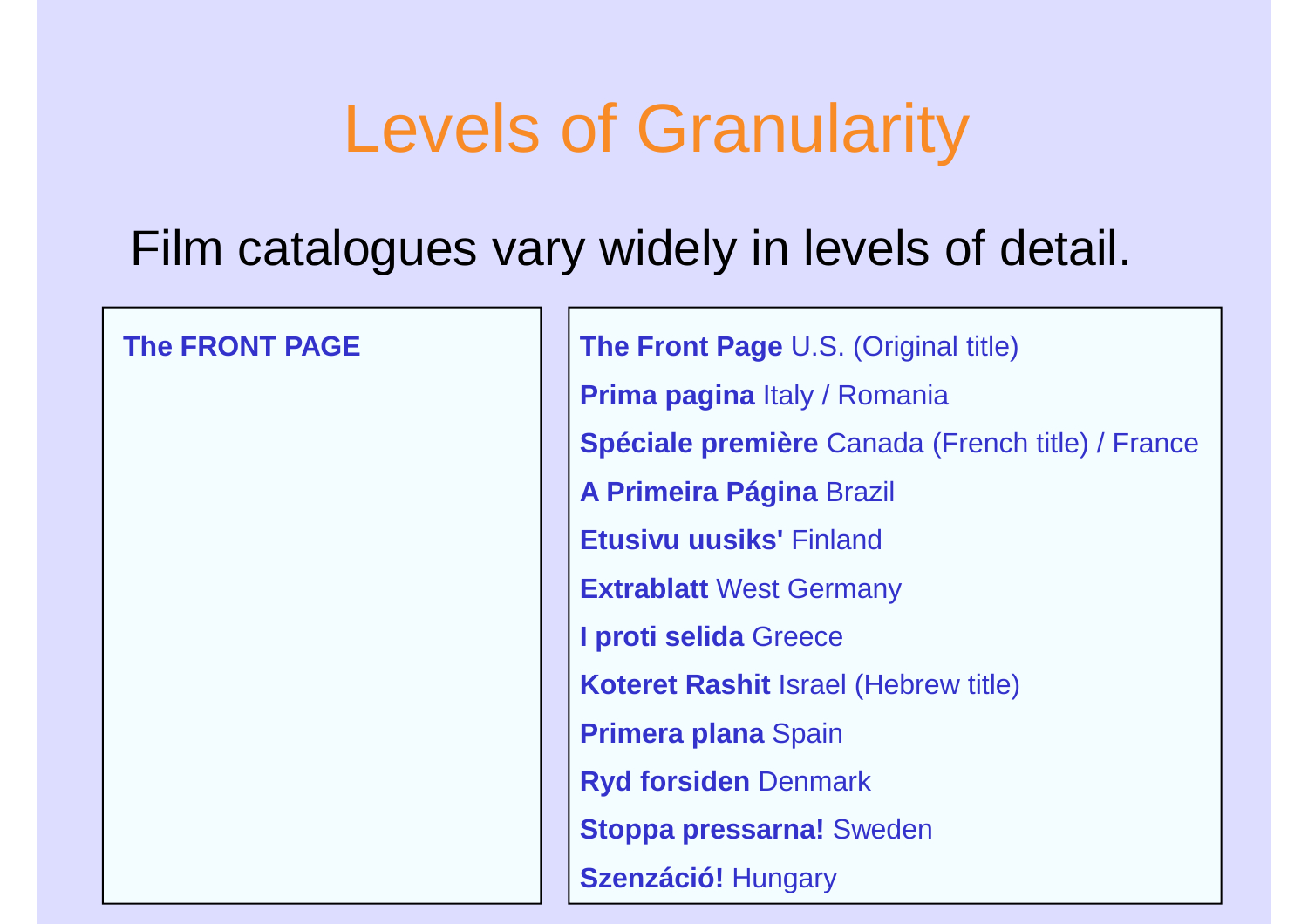## Levels of Granularity

What does it mean to be from 1962?

- 1962 – $-$  year of reference; reference is "unknown"
- $\blacksquare$  1962 year of reference; reference is "production"
- 1961-1962 year of reference; reference is "production"; syntax is time-span
- $\blacksquare$  1962.02.14-1962.04.12 "production event"; attribute type is "time-span"; event type is "studio (indoor) shootings"

Note: all statements conform to the standard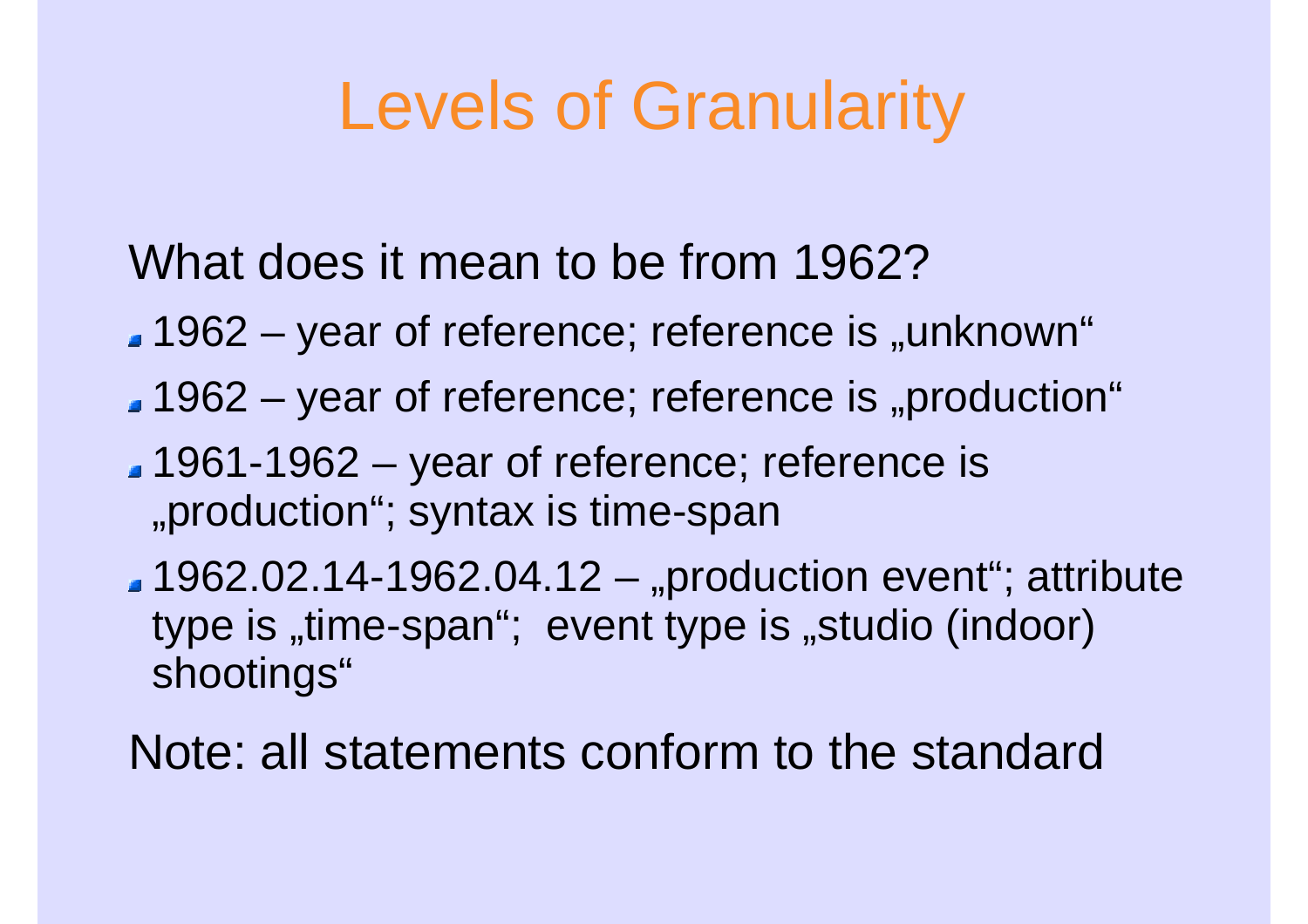## Names vs. Authorities

Some catalogues use authority files, others don't.

A record without authority control may have e.g.Credits / Screenplay: John Doe

A record with authority control can simply have an added identifier:Credits / Screenplay: Person / Name:Person / ID:John DoeP093948

... or a full copy of the authority record, including biographical details.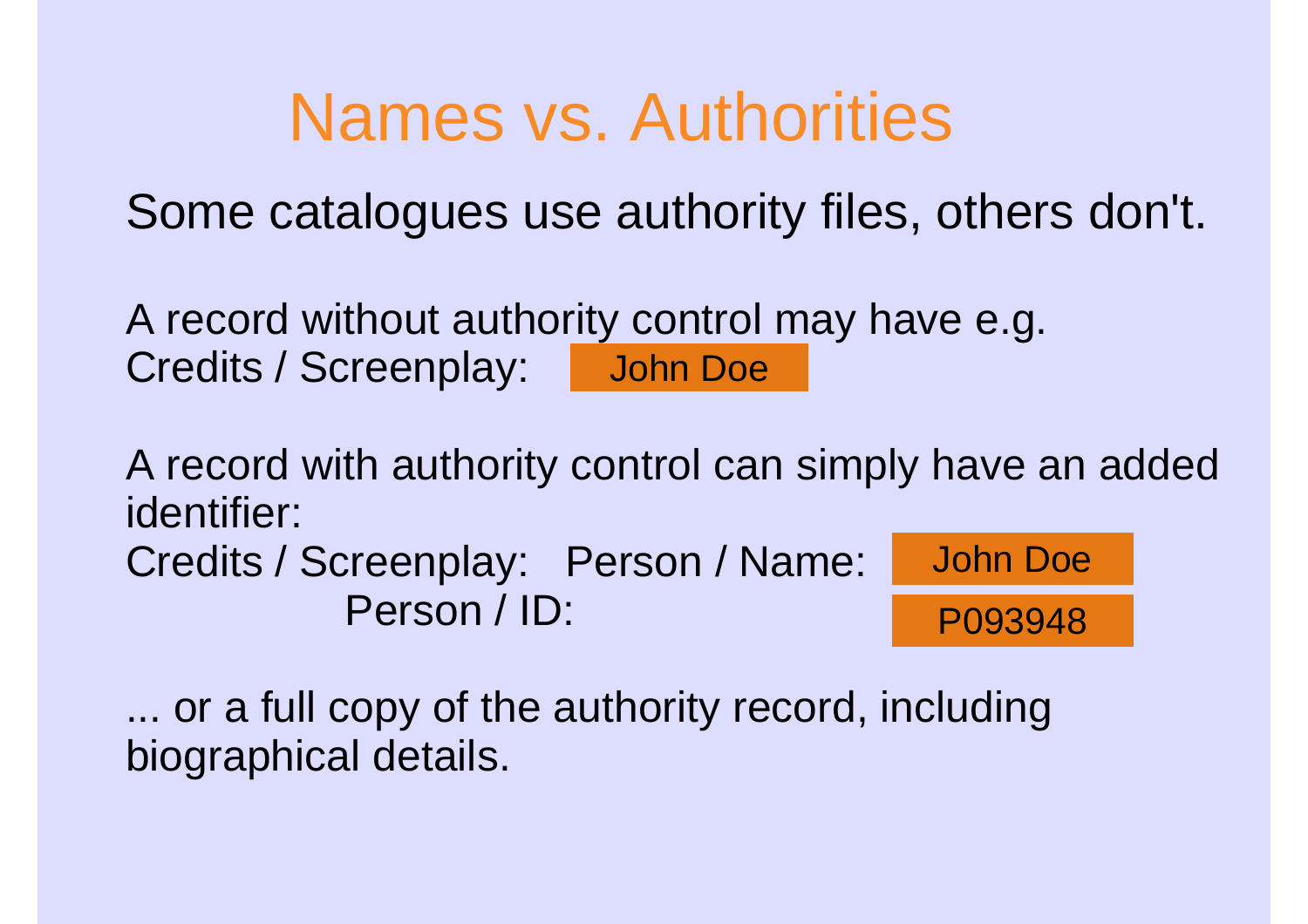## Description levels

■ A cinematograph work can exist in several variants and manifestations.

Cinematographic work directed by Federico Fellini

**this statement is valid for all versions and editions of** the film

### DVD edition produced by Kinowelt GmbH

K . this statement is valid only for a particular DVD edition of the work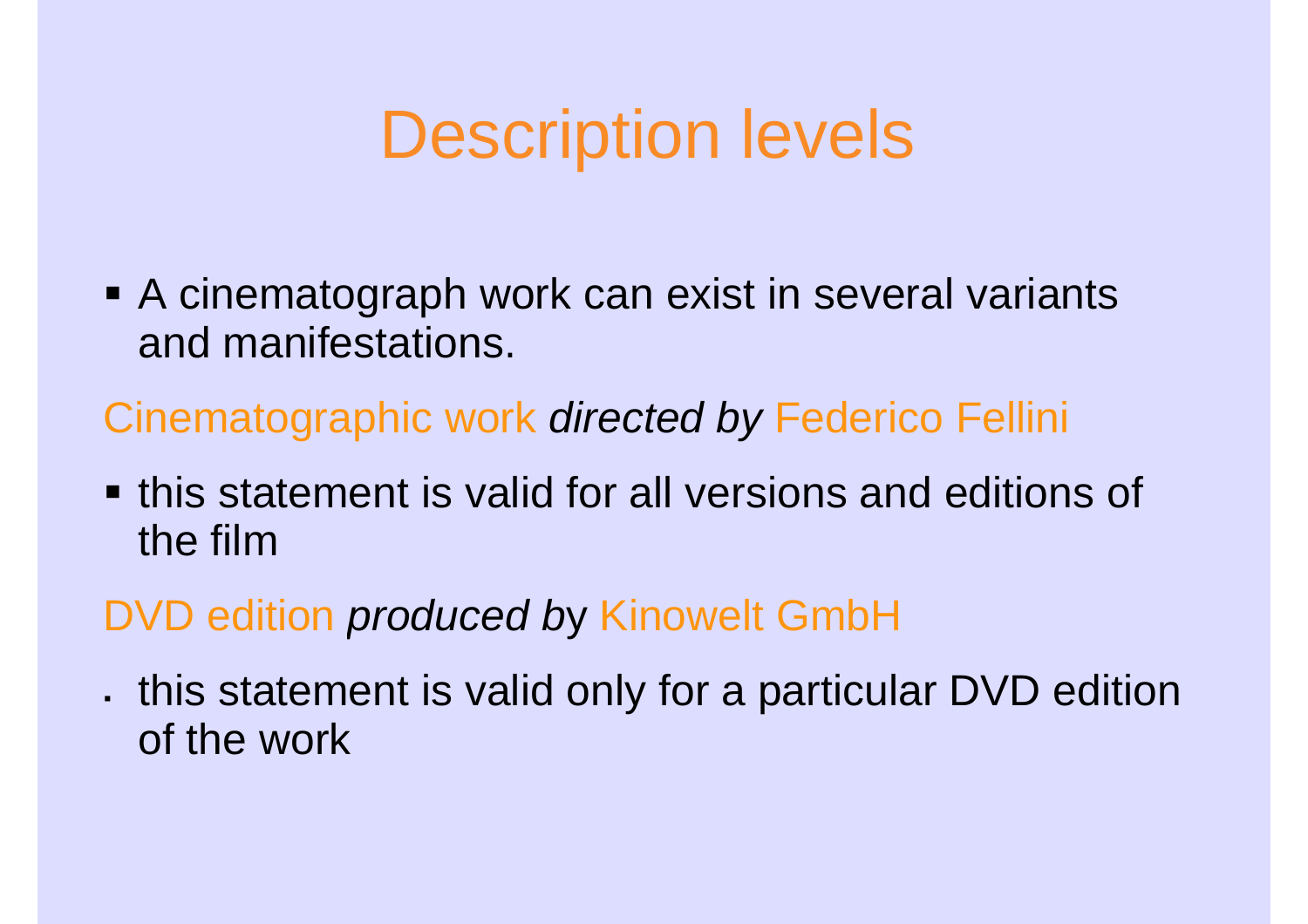## Many sources - many records

Merging of filmographic data from different sources into a single database can produce confusing results:

| Search results (4)<br>Specify Search »         |       |
|------------------------------------------------|-------|
|                                                |       |
| HURDES LAS TIERRA SIN PAN                      | Spain |
| HURDES, LAS (Tierra sin pan) (Terre sans Pain) | Spain |
| Las Hurdes                                     | Spain |
| LAS HURDES O TIERRA SIN PAN                    | Spain |

Is this the same cinematographic work?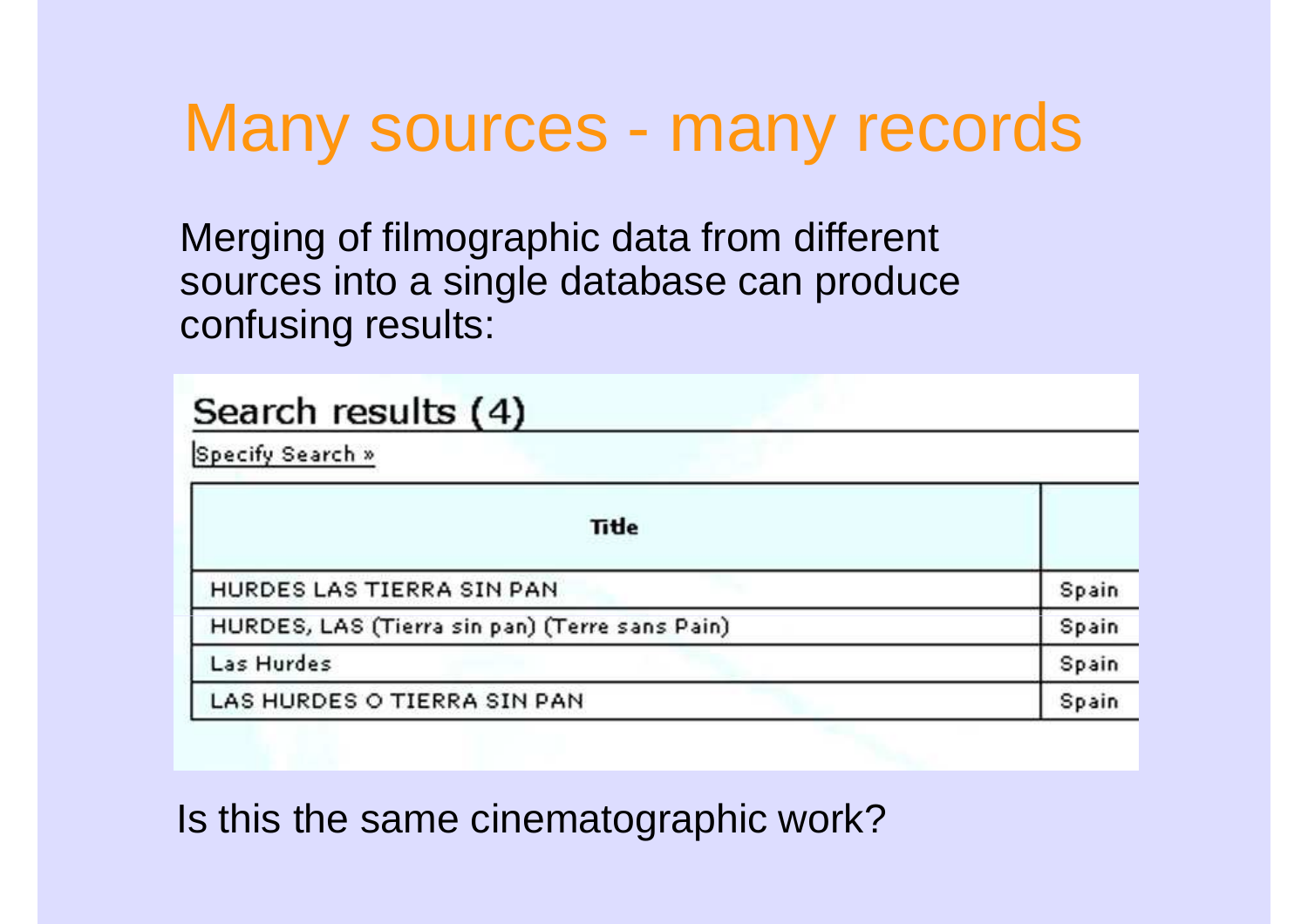## Many sources - one work, a variant and several titles

Directed by Luis Buñuel; produced in Spain, 1933

based on

besed

 $\overline{5}$ 

Original version, mute**Las Hurdes, tierra sin pan** [Spanish, original]

1936 sound version in French Additional credits to Abel Jacquin (narrator); Darius Milhaud (music) and Johannes Brahms (musical score)

**Terre sans pain** [French, distribution title]

**Las Hurdes o tierra sin pan** [Spanish, distribution title] 1936 dubbed version in Spanish

**Land Without Bread** [English, translated]

**Terra senza pane** [Italian, translated]

**Las Hurdes - Land ohne Brot** [German, translated]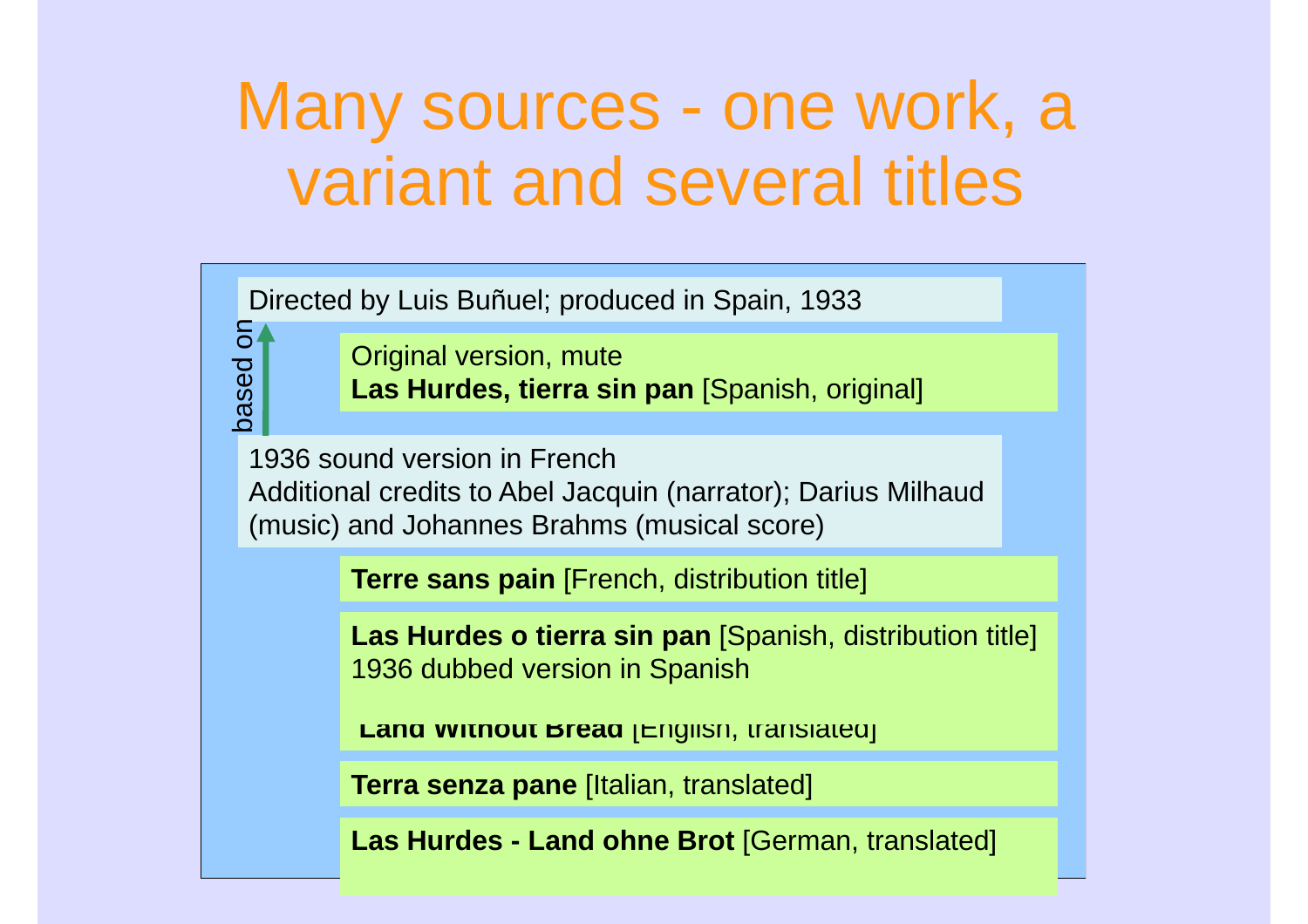## Where are we now?

EN 15944 has been issued and is available form European standards bodies.

EN 15907 is in the final draft stage and will be published in 2010.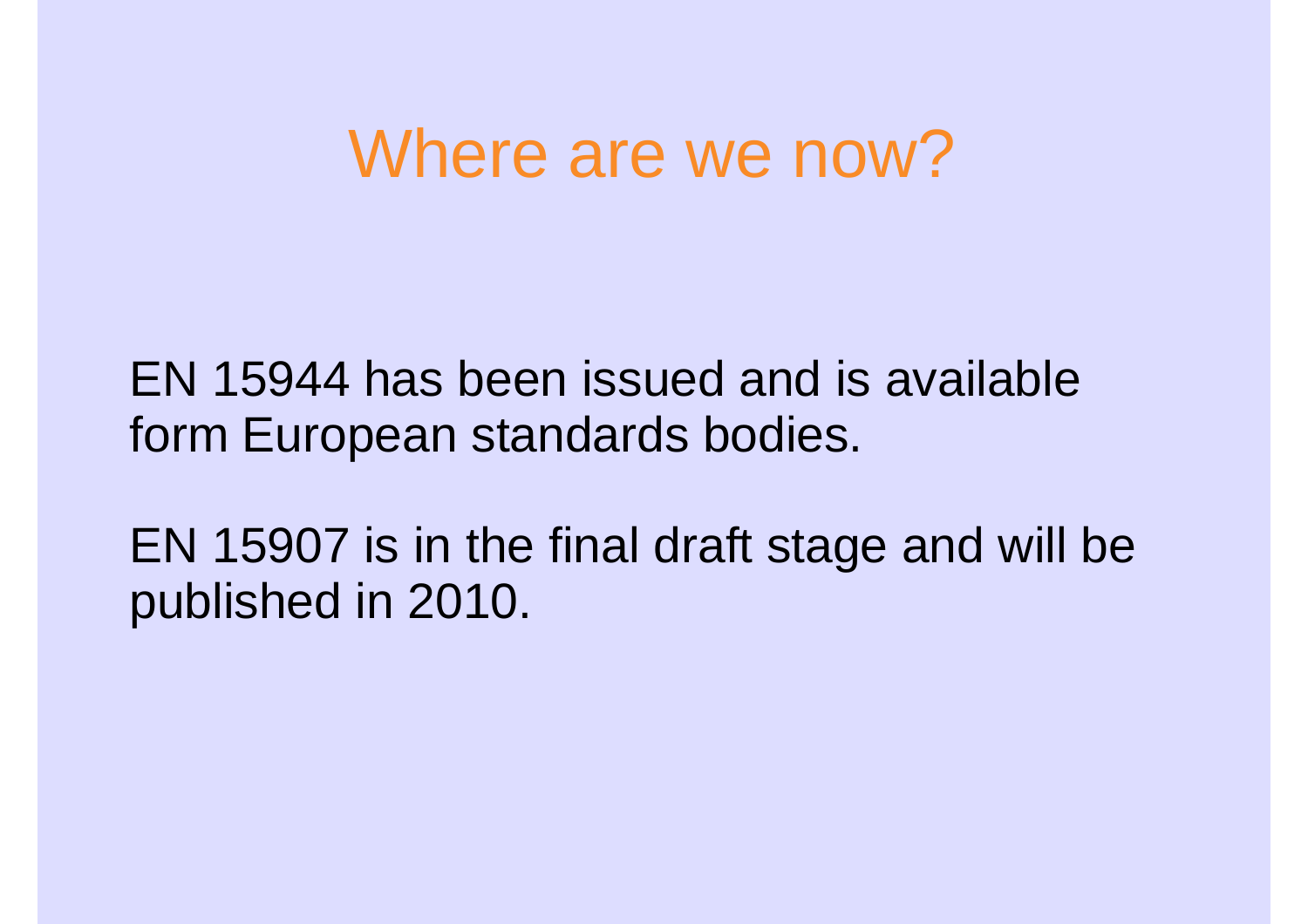## What's next?

- Consultations with FIAF Cataloguing Commission (already under way)
- **European Film Gateway has adopted prEN 15907** als guideline for metadata
- **Dissemination activities for promoting the use of EN** 15944/15907 (applicaton for EU funding under way)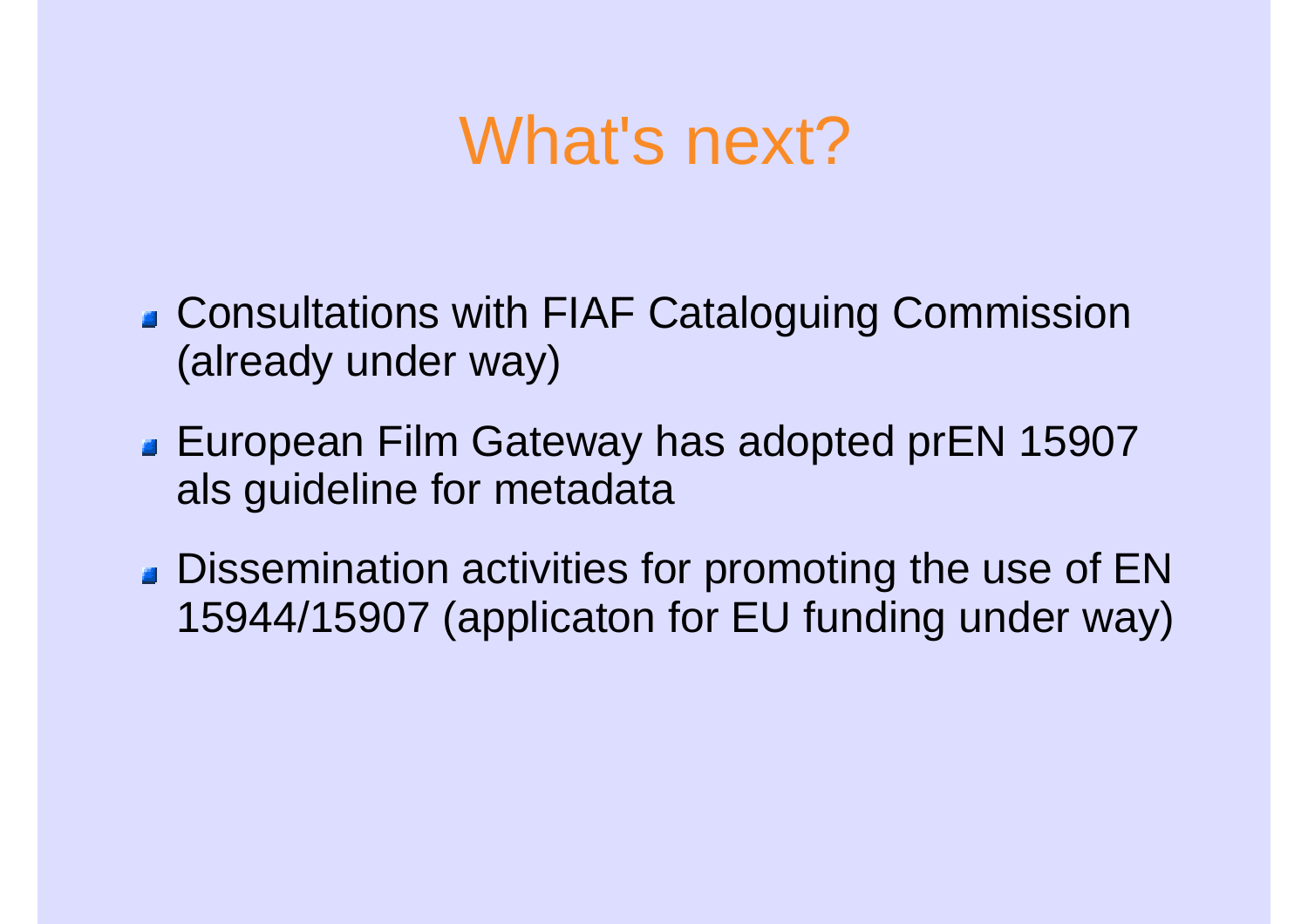## Planned Dissemination Activities

**Seminars in several places throughout Europe** 

- **Materials and prototype applications for hands-on** training within and outside seminars
- A workbook for implementors and users of the standards
- **Public domain schemas and software components** for re-use